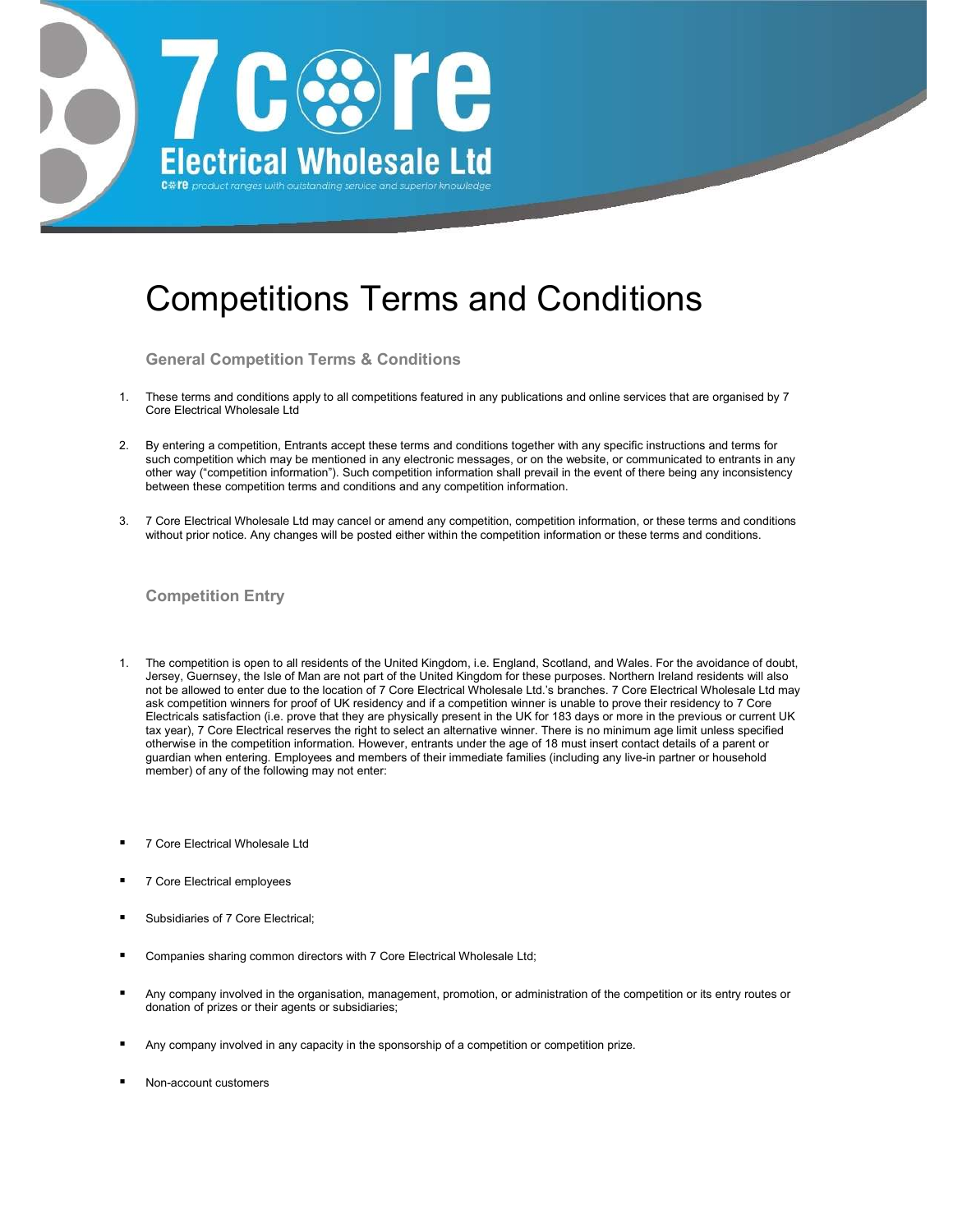- Account customers that have an overdue payment
- Customers that have or are going through the legal process for outstanding or overdue payments to 7 Core Electrical
- 2. Where an entrant requires the details of his/her parent/guardian to be entered onto the entry forms, 7 Core Electrical may ask for proof of age and in all competitions evidence to verify the identity of that entrant at any time, and may use any channels and methods available to carry out checks of any details provided. Entrants may only enter the competition in their own name.
- 3. The opening and closing dates and times for entries are as indicated in the competition information. Any entries received before the opening and after the closing of the competition will be invalid and will not be entered into the competition.
- 4. By entering the competition entrants warrant that all information submitted by them is true, current, and complete. Entrants also warrant that they are the copyright owners of any copyright works submitted, e.g. photographs and drawings, and 7 Core's use of such works (which you will permit) will not infringe the rights of any third party.
- 5. Entry limitations may be set out at the beginning of the competition, 7 Core Electrical reserves the rights to alter these limitations due to "inappropriate" or "unsporting" behaviour.
- 6. The following "inappropriate" behaviour may be used to justify not entering a candidate. Attempting to hand in false information, obvious and intentional low invoice value entries, purchasing an item and with-holding payment, entering using a cash account when outstanding payment is due, purchasing an item and giving a false order number, repeated entry by use of low invoice values on the same day of an individual item and purchasing an item with intent to return the item after the competition. These are some examples of behaviour that would be deemed "inappropriate", any other behaviour 7 Core Electrical deems (justify) as "inappropriate" may cause exclusion from any competition
- 7. Entry to the competition may only be made through the applicable method(s) indicated in the competition information. Not all of the following methods of entry may be available for entry to each competition. The following terms and conditions will apply where the method is indicated as being available in the competition information. Where a third party is entered, they must have the permission of the bill payer before entering; otherwise the entry will be invalid.

#### (a) Web entry

Where specified in the competition information as an available method of entry to the competition, web entrants are required to follow the instructions on the website as indicated in the competition information. Entrants will receive a message confirming entry to the competition. Web entrants may be required to supply their name, and/or email address and/or a contact telephone number and/or any other details. Entrants must read and accept the terms and conditions relating to the before proceeding.

#### (b) Email entry

Where specified as an available method of entry to the competition, e-mail entrants may enter the competition by sending an email with the information indicated in the competition information and at the email address indicated. Entrants may receive a message confirming their entry to the competition.

#### (c) Automated entry

Where specified in the competition information as method of entry to the competition, Entrants will be automatically entered into the competition and informed of entry via email (if available), or any available communication that they have been entered into a prize draw. Should an entrant not have communication prior to draw, entrants may still be entered and drawn but will not have any information published without prior consent. Should an entrant be missed during this process 7 Core Electrical holds no liability or obligation to correct the error.

- Neither 7 Core Electrical nor its employees, agents, nor any other party or organisation involved in the management, promotion, or administration of the competition or its entry routes or donation of prizes or their agents or subsidiaries involved in the competition will accept responsibility or liability for any error, omission, interruption, deletion, defect, delay in operation or transmission, communications line failure, theft, destruction, alteration of, or unauthorised access to entries, or entries lost or delayed whether or not arising during operation or transmission as a result of server functions (including but not limited to security functions by 7 Core Electrical software or any third party), virus, bugs, or other causes outside its control.
- 9. Any entries which are incomplete, incorrect, inaudible, incomprehensible, or not received by 7 Core Electrical will be void.
- 10. In the event of any fault, mistake, misunderstanding or dispute concerning the correctness or acceptability of the entry or any answers given by entrants (if applicable), or the operation of any part of the competition (in the case of postal entries, a postal strike for example), network or phone system, the decision of 7 Core Electrical shall be final and no correspondence will be entered into.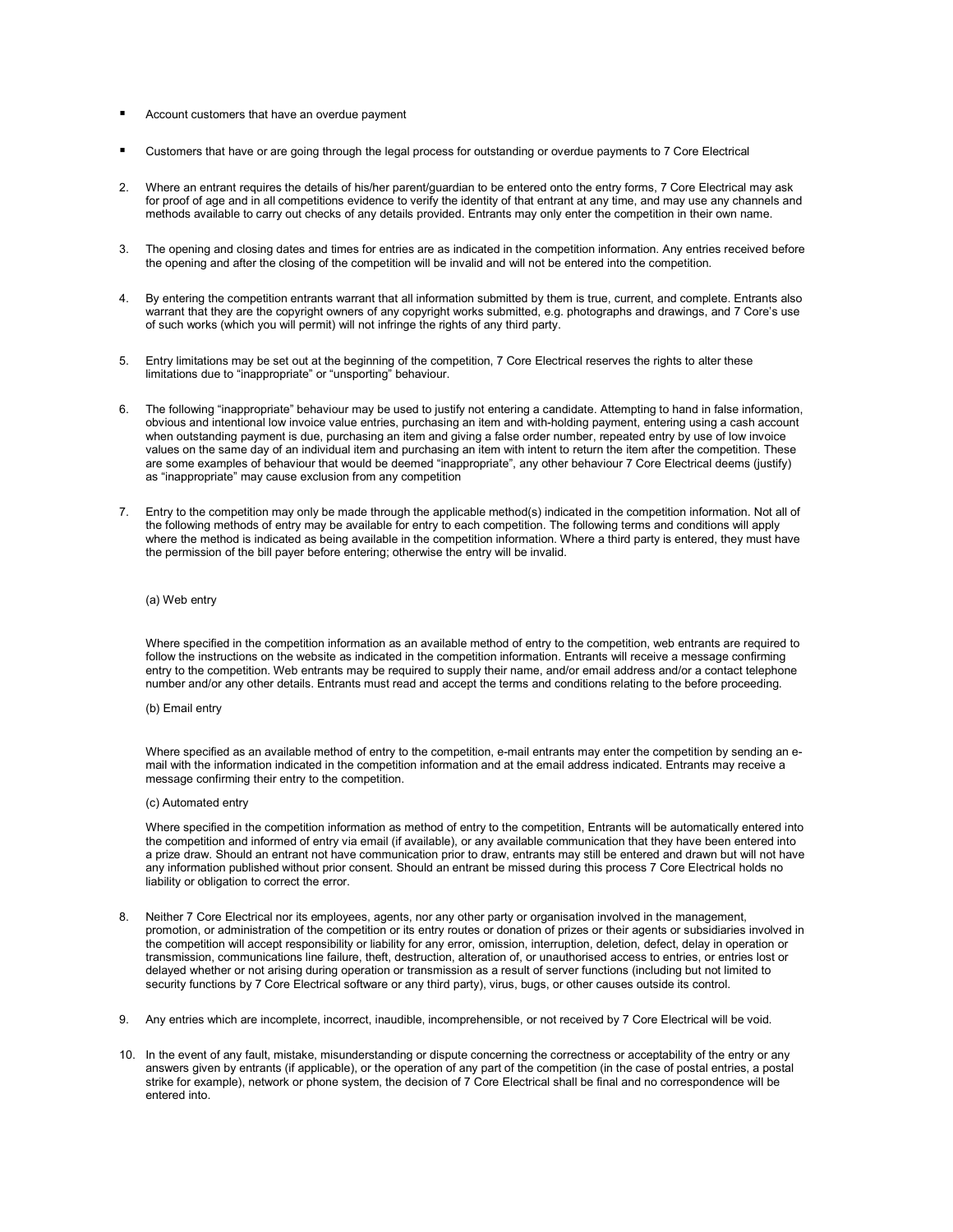### Prizes

- 1. The prize is as specified in the competition information.
- 2. Where the winner is required to speak for the purposes of a film or video production, they must appear to be able to communicate clearly and appropriately for the production in question. 7 Core Electrical reserves the right to select an alternative winner in the event that these requirements are not met.
- 3. The process for determining the winner of the prize is as indicated in the competition information. Where the winner is randomly selected from all correct and valid entries, the draw for the winner will take place at the discretion of 7 Core Electrical.
- 4. Prize draw prizes will be awarded in accordance with the laws of chance.
- 5. Should more prizes be claimed than are available for any reason, a simple prize draw will take place for the available prize(s).
- 6. 7 Core Electrical will attempt to notify the winner within 21 days after the closing date, or as otherwise indicated in the competition information, and where time is of the essence for such a period as 7 Core Electrical shall in its absolute discretion deem reasonable. He/she will be contacted on the phone number, by SMS text, or email address provided when entering the competition. The winner will have a specified fixed time period in which to claim his or her prize. If 7 Core Electrical is unable to notify the winner, or if the winner fails to respond within the fixed time period as specified and/or provide an address for delivery of the prize, this may result in forfeiture of the prize and 7 Core Electrical reserves the right to select an alternative winner in accordance with these terms and conditions and the competition information.
- 7. 7 Core Electrical may in its sole discretion refuse to provide a prize, or seek its recovery, in the event of non-entitlement under these terms or an entrant's breach of these terms 7 Core Electricals terms and conditions, fraud, dishonesty, or other inappropriate or improper conduct.
- 8. Any entrant who enters or attempts to enter the Competition in a manner, which in 7 Core Electrical determination is contrary to these terms and conditions or by its nature is unfair to other entrants may be removed from the Competition at Incisive Media's sole discretion.
- 9. 7 Core Electrical reserves the right to modify, cancel, terminate or suspend the Competition in whole or in part, at its sole discretion, if it believes the Competition is not capable of being conducted as specified in these terms and conditions.
- 10. 7 Core Electrical reserves the right in its sole discretion to withhold delivery of the prize until such proof of eligibility and identity has been confirmed or if such proof is not produced on request or to disqualify the entrant from the competition.
- 11. 7 Core Electrical shall try to deliver the prize to the winner within 28 days from the date of the draw, unless otherwise specified to the winner. Delivery restrictions may apply. No cash equivalent (where applicable) or alternative prize will be given and the prize is non-transferable and non-exchangeable. However, 7 Core Electrical reserves the right to change the prize due to circumstances beyond its control or to offer an alternative of similar value.
- 12. In relation to all competitions, the first name and surname of the winner may be published by 7 Core Electrical and entrants grant to 7 Core Electrical a non-exclusive licence to use and publish their entry in any media for the purpose of announcing the winner.